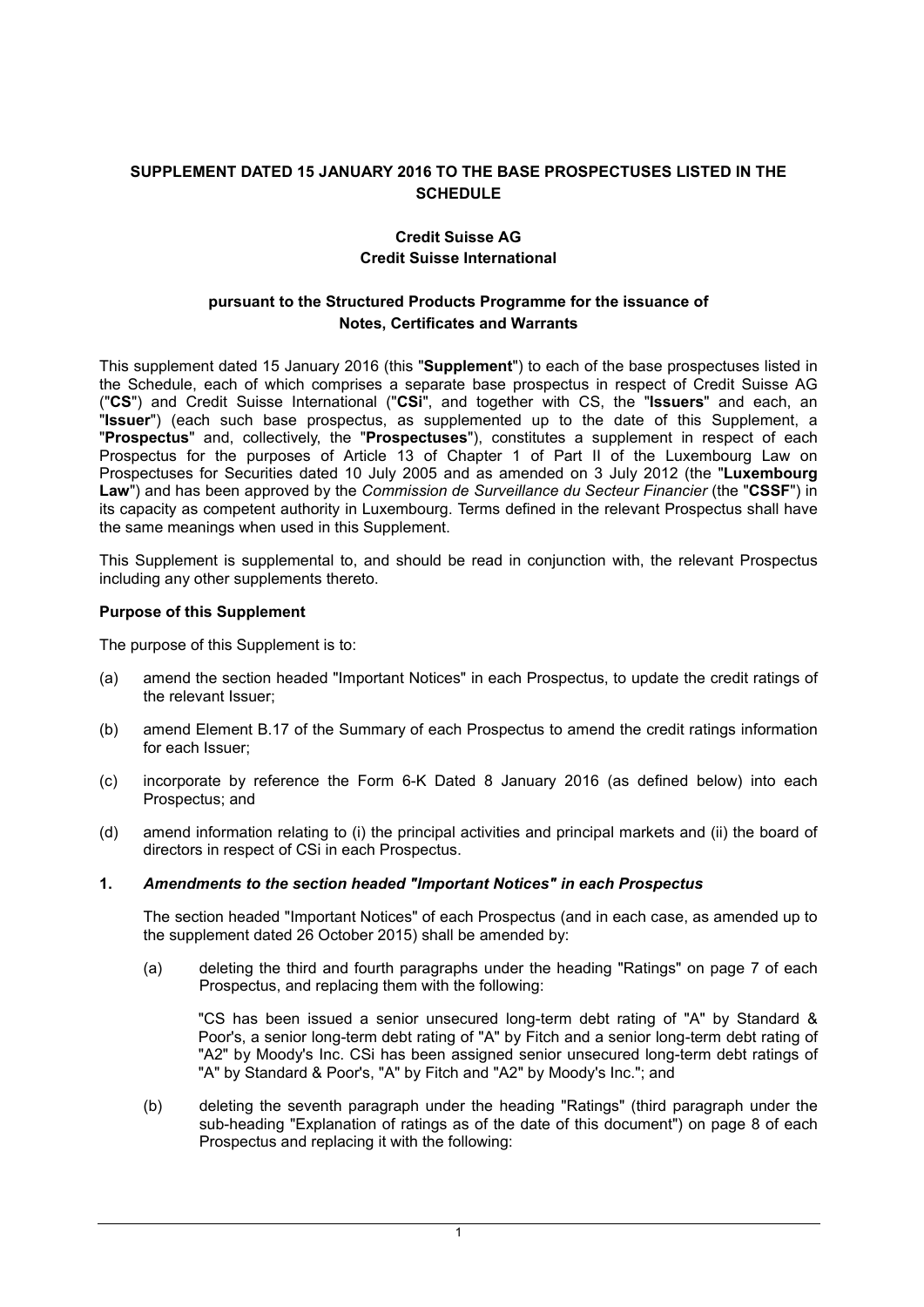""A2" *by Moody's Inc*.: Obligations rated "A" are judged to be upper-medium grade and are subject to low credit risk; the modifier "2" indicates a mid-range ranking in its generic rating category.".

### **2.** *Amendment to the Summary of each Prospectus*

Element B.17 of each Prospectus (in the case of the Trigger Redeemable and Phoenix Securities Base Prospectus and the Put and Call Securities Base Prospectus, as amended up to the supplement dated 7 August 2015) on (i) page 13 of the Trigger Redeemable and Phoenix Securities Base Prospectus, (ii) page 13 of the Reverse Convertible and Worst of Reverse Convertible Securities Base Prospectus, (iii) page 13 of the Put and Call Securities Base Prospectus and (iv) page 12 of the Bonus and Participation Securities Base Prospectus, shall be amended by deleting the second and third paragraphs therein and replacing them with the following:

"[CS has been issued a senior unsecured long-term debt rating of "A" by Standard & Poor's, a senior long-term debt rating of "A" by Fitch and a senior long-term debt rating of "A2" by Moody's Inc.]

[CSi has been issued a senior unsecured long-term debt rating of "A" by Standard & Poor's, "A" by Fitch and "A2" by Moody's Inc.]".

#### *3. Incorporation of information by reference in each Prospectus*

This Supplement incorporates by reference into each Prospectus (in each case, as amended up to the supplement dated 9 December 2015) the Form 6-K of Credit Suisse Group AG (the "**Group**") and CS filed with the United States Securities Exchange Commission ("**SEC**") on 8 January 2016 (the "**Form 6-K Dated 8 January 2016**"), which contains a presentation regarding historical financials under Credit Suisse's new reporting structure.

The table below sets out the relevant page references for the information incorporated by reference in respect of each Issuer in each Prospectus:

| <b>Section</b>                | <b>Section Heading</b> | <b>Sub-heading</b>                                 | Page(s) of the  |
|-------------------------------|------------------------|----------------------------------------------------|-----------------|
| <b>Number</b>                 |                        |                                                    | <b>PDF</b> file |
|                               |                        |                                                    |                 |
| Form 6-K Dated 8 January 2016 |                        |                                                    |                 |
|                               |                        | Disclaimer – Statement regarding purpose and basis | 2               |
|                               |                        | of presentation                                    |                 |
|                               |                        | Financial Overview - Swiss Universal Bank          | 8               |
|                               |                        | Financial Overview - International Wealth          | 9               |
|                               |                        | Management                                         |                 |
|                               |                        | Financial Overview-Asia Pacific                    | 10              |
|                               |                        | Financial Overview- Global Markets and IBCM        | 10              |
|                               |                        | Financial Overview- SRU and Corporate Center       | 11              |

Any information not listed above but included in the document incorporated by reference herein is given for information purpose only and is not required by the relevant annexes of the Commission Regulation 809/2004/EC.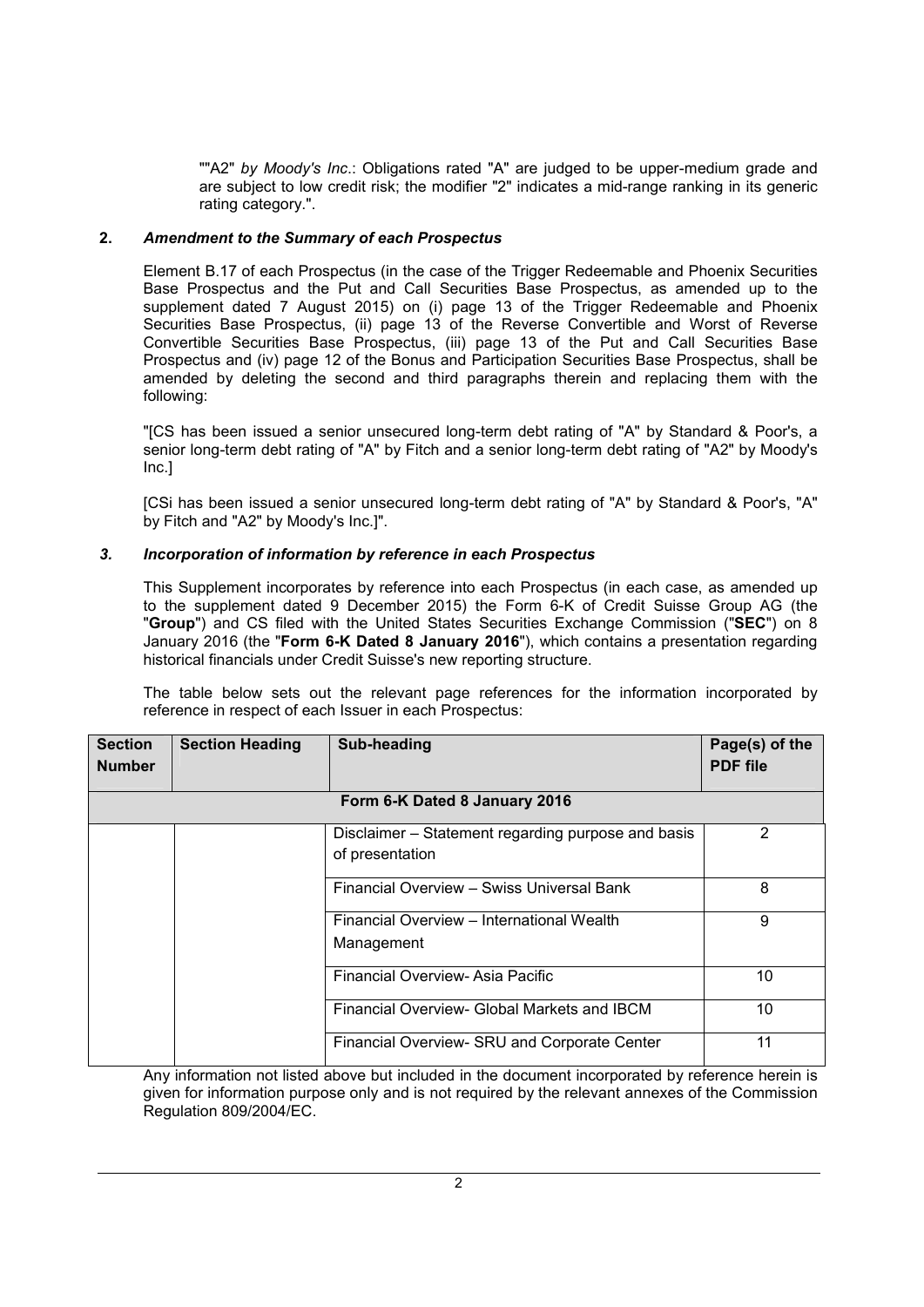### *4. Supplemental information relating to (i) the principal activities and principal markets and (ii) the board of directors in respect of CSi in each Prospectus*

The information in the section entitled "Credit Suisse International" in each Prospectus (in each case, as amended up to the supplement dated 9 December 2015) shall be amended as follows:

(a) the first paragraph under the section heading "Principal Activities and Principal Markets", on (i) page 444 of the Trigger Redeemable and Phoenix Securities Base Prospectus, (ii) page 415 of the Reverse Convertible and Worst of Reverse Convertible Securities Base Prospectus, (iii) page 452 of the Put and Call Securities Base Prospectus and (iv) page 430 of the Bonus and Participation Securities Base Prospectus will be amended by deleting the fourth sentence therein and replacing it with the following:

"The business is managed as a part of the Global Markets and Investment Banking and Capital Markets Divisions of Credit Suisse AG."; and

(b) the section headed "Directors and Management", on (i) pages 445 to 446 of the Trigger Redeemable and Phoenix Securities Base Prospectus, (ii) pages 416 to 417 of the Reverse Convertible and Worst of Reverse Convertible Securities Base Prospectus, (iii) pages 453 to 454 of the Put and Call Securities Base Prospectus and (iv) pages 431 to 432 of the Bonus and Participation Securities Base Prospectus will be amended by deleting Gaël de Boissard from the board of directors.

The Issuers accept responsibility for the information contained in this Supplement. To the best of the knowledge of each Issuer (having taken all reasonable care to ensure that such is the case), the information contained in this Supplement is in accordance with the facts and does not omit anything likely to affect the import of such information.

To the extent that there is any inconsistency between any statement in or incorporated by reference in each Prospectus by virtue of this Supplement and any other statement in or incorporated by reference in any Prospectus, the statements in or incorporated by reference in such Prospectus by virtue of this Supplement will prevail.

In accordance with Article 13 paragraph 2 of the Luxembourg Law, investors who have already agreed to purchase or subscribe for the Securities before this Supplement is published have the right, exercisable before the end of 19 January 2016 (within a time limit of two working days after the publication of this Supplement), to withdraw their acceptances.

This Supplement and the document incorporated by reference by virtue of this Supplement have been filed with the CSSF and this Supplement and the document incorporated by reference by virtue of this Supplement will be available on the website of the Luxembourg Stock Exchange, at [www.bourse.lu.](http://www.bourse.lu/)